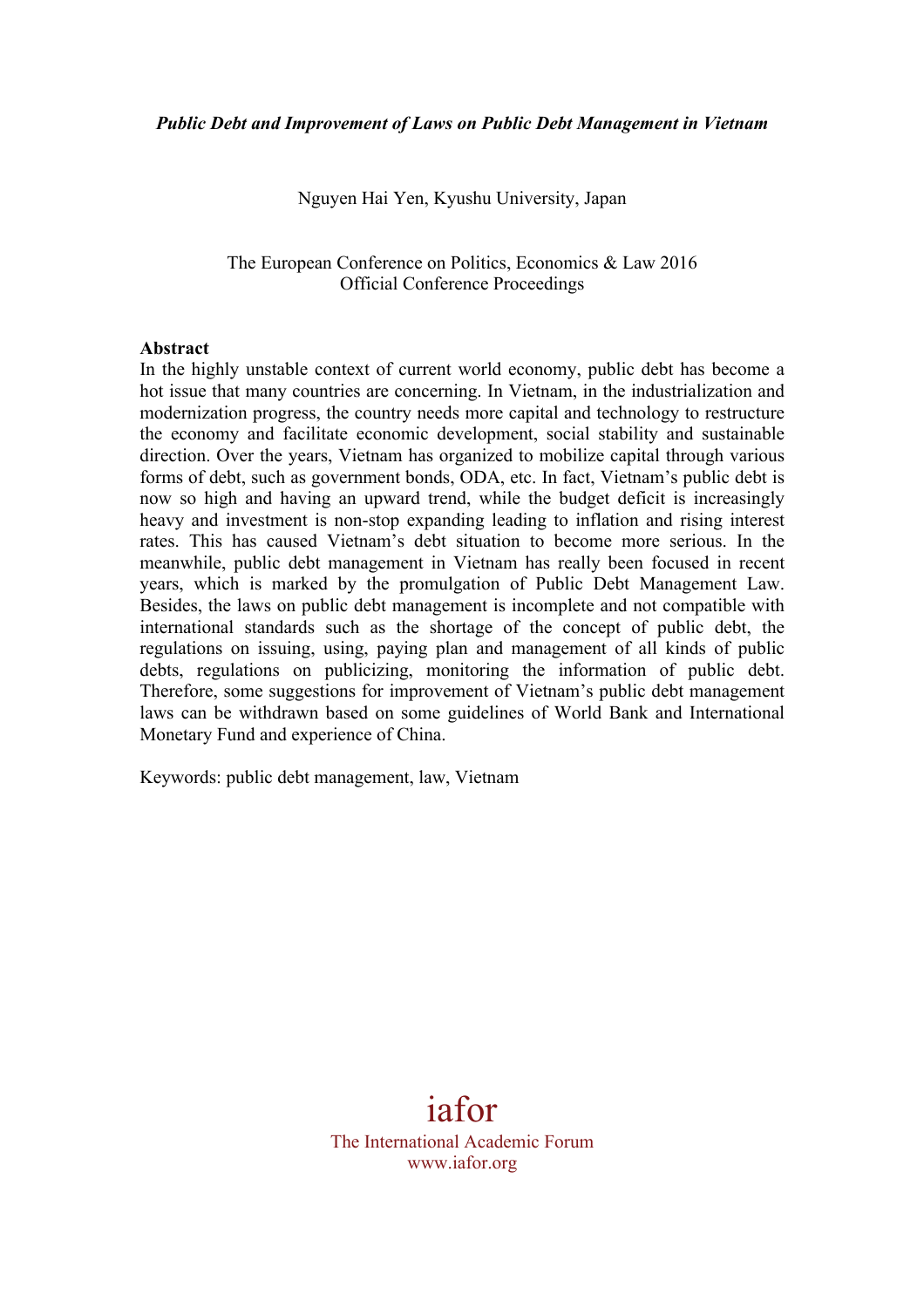#### **Introduction**

Vietnam's public debt is now extremely high and experiencing an upward trend while the growing budgetary deficit and continuous investment is leading to inflation and rising interest rates. This has caused Vietnam's debt situation to become more serious. In the six years from 2006 to 2012, public debt had increased sharply from 91,757 billion VND (22.7%) to 989,300 billion VND (41.1%) and the public debt to GDP ratio grew significantly from 41.5 % to 55.6%.<sup>1</sup> However, public debt management (PDM) in Vietnam has been under focus in recent years, marked by the issuance of the Law on Public Debt Management in 2009 which is incomplete and not compatible with international standards. Therefore, improving the legal framework concerning PDM has become an imperative issue in Vietnam.

This paper aims to analyze the situation of PDM in Vietnam, to explore the shortcomings of the present laws, and to suggest some solutions for the management of public debt in the future. In this research, guidelines on the legal framework for PDM laid out by international organizations, as well as the experiences of China is selected as comparative targets to make recommendations for the management of public debt in Vietnam in the future.

This paper is structured as follows: Part 1 will introduce an overview of public debt. Part 2 will review the situation of PDM in Vietnam. Part 3 points out some shortcomings of current laws on PDM in Vietnam, while Part 4 and Part 5 explore the suggestion of international organizations and the experiences of China on setting the legal framework for PDM. Finally, suggestions for improving the laws on PDM in Vietnam will be made in Part 6.

# **1. Overview of public debt**

It is evident that public debt is an inevitable solution to financing a budget deficit and for development investment. From a legal perspective, the definition of "public debt" is crucial because "it has implications for the types of public institutions and instruments that are governed by the requirements of the PDM legal framework."<sup>2</sup> However, currently, "there is no universally accepted definition of 'public debt' and various jurisdictions define this differently, with varying policy implications."<sup>3</sup> Therefore, it is important that the legal framework of a given jurisdiction clarifies the scope of public debt.

In the narrow sense, public debt includes the debt obligations of a central government, local government, and the government guaranteed debts of independent organizations. In most countries, public debts comprise government debts and government

 <sup>1</sup> *See,* HOANG NGOC NANG HONG, THUC TRANG NO CONG VA QUAN LY NO CONG O VIET NAM [Status of Public Debt and Public Debt Management in Vietnam] (September 17, 2013), *available at* http://tapchitaichinh.vn/nghien-cuu-trao-doi/nghien-cuu-dieu-tra/thuc-trang-no-cong-va-quan-ly-no-

cong-o-viet-nam-31983.html (visited January 7, 2016) <sup>2</sup> International Monetary Fund, *Designing legal frameworks for public debt management,* 15/147 INTERNATIONAL MONETARY FUND WORKING PAPER 1, 12 (2015), *available at*

https://www.imf.org/external/pubs/ft/wp/2015/wp15147.pdf (visited January 7, 2016) <sup>3</sup> *Id.,* at <sup>12</sup>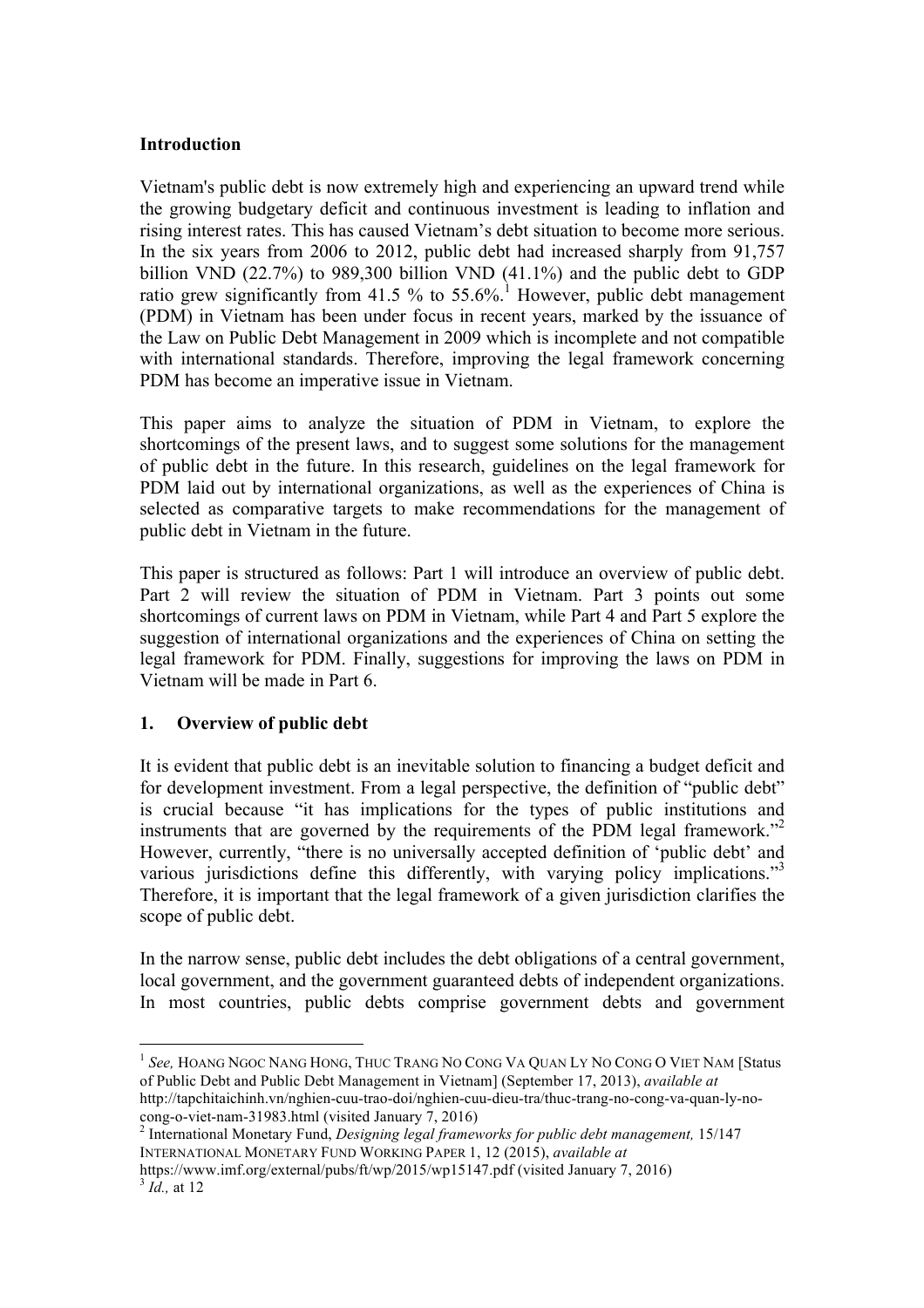guaranteed debts.<sup>4</sup> In some jurisdictions, public debt also includes debts of local government (such as in Vietnam,  $5$  Taiwan,  $6$  and Romania<sup>7</sup>) and debts of state owned enterprises (SoEs) (such as in Macedonia<sup>8</sup> and Thailand<sup>9</sup>).

According to international organizations and some countries, "public debt" is defined in a broad sense. The International Monetary Fund (IMF) and the World Bank (WB) often refer to a public debt as a "debt of the general government and in some cases, the debt of the entire public sector $^{10}$  and the debts that are collected from debt instruments.<sup>11</sup> In another report, the IMF considers "public debt" as the debt of the entire public sector, "which includes financial and nonfinancial public enterprises and the central bank."<sup>12</sup>

This approach is also relatively similar to the notion of public debt in the Debt Management and Financial Analysis System of the United Nations Conference on Trade and Development,<sup>13</sup> in the Guidance on Definition and Disclosure of Public Debt of the International Organization of Supreme Audit Institutions, $14$  and in some countries such as Mauritius<sup>15</sup> and Moldova.<sup>16</sup>

It is undeniable that "[w]hether the broader public sector debt is included or excluded from the scope of application of the legal framework will vary from country to

<sup>11</sup> There are six different instruments that comprise gross debt: debt securities; loans; other accounts payable such as trade credits and advances and miscellaneous other items due to be paid or received; Special Drawing Rights (SDRs) which are international reserve assets created by the IMF and allocated to its members to supplement existing reserve assets; currency and deposits; insurance, pension and standardized guarantee schemes. *See*, International Monetary Fund, *Public Sector Debt Statistic – Guide for Compilers and Users* (2013)*,* p.3, *available at*

https://www.imf.org/external/pubs/ft/fm/2014/01/pdf/fm1401.pdf (visited January 7, 2016) <sup>13</sup> *See,* United Nations Conference on Trade and Development, *Debt Management and Financial Analysis System Programme* (2011), *available at*

 <sup>4</sup> Vuong Dinh Hue, *Improving public debt management* (April 15, 2011), *available at*

http://english.tapchicongsan.org.vn/Home/Focus/2011/169/Improving-public-debt-management.aspx (visited February 17, 2016)<br>  $\frac{1}{5}$  See, Article 1, Vietnam's Public Debt Management Law (2009)

bee, Afflict 1, Victimir 3.1 done Deet Management Data (2013)<br>
<sup>6</sup> See, The Amendment of Taiwan's Public Debt Act (2013)<br>
<sup>7</sup> See, Law No. 273/2006 on Public Finance and the GUO no 64/2007 concerning public debt, and Căruntu Roxana Corina, *Public debt: Structure and Characteristics – Romania's case* (March, 2013), p.31, *available at* http://www.utgjiu.ro/revista/ec/pdf/2013-03/5\_Caruntu%20Roxana%20Corina.pdf (visited January 7, 2016)

<sup>8</sup> *See,* Article 2, Law on Modifications and Amendments to the Law on Public Debt No. 35/11 of Republic of Macedonia (2011)<br><sup>9</sup> See, Section 4, Thailand's Public Debt Management Act, B.E. 2548 (2005)

<sup>&</sup>lt;sup>10</sup> *See, supra* note 2 and International Monetary Fund and World Bank, *Guidelines for Public debt* management (2014)

<sup>&</sup>lt;sup>12</sup> INTERNATIONAL MONETARY FUND, FISCAL MONITOR – PUBLIC EXPENDITURE REFORM: MAKING DIFFICULT CHOICES 89-90 (2014), *available at*

<sup>&</sup>lt;sup>14</sup> See, International Organization of Supreme Audit Institutions, *Guidance on Definition and Disclosure of Public Debt* (1995), p.9, *available at* http://www.issai.org/media/13000/issai\_5421e.pdf, (visited January 7, 2016)<br>
<sup>15</sup> See, Section 6 (1) and (2), Mauritius' Public Debt Management Act (2008)

<sup>&</sup>lt;sup>16</sup> See, Article 2, Moldova's Organic Law No. 419 on Public Debt, State Guarantees and State Onlending (2006). Accordingly, "public debt" also includes the debt from internal and external borrowings of enterprises where the State or/and administrative-territorial unit own more than 51%.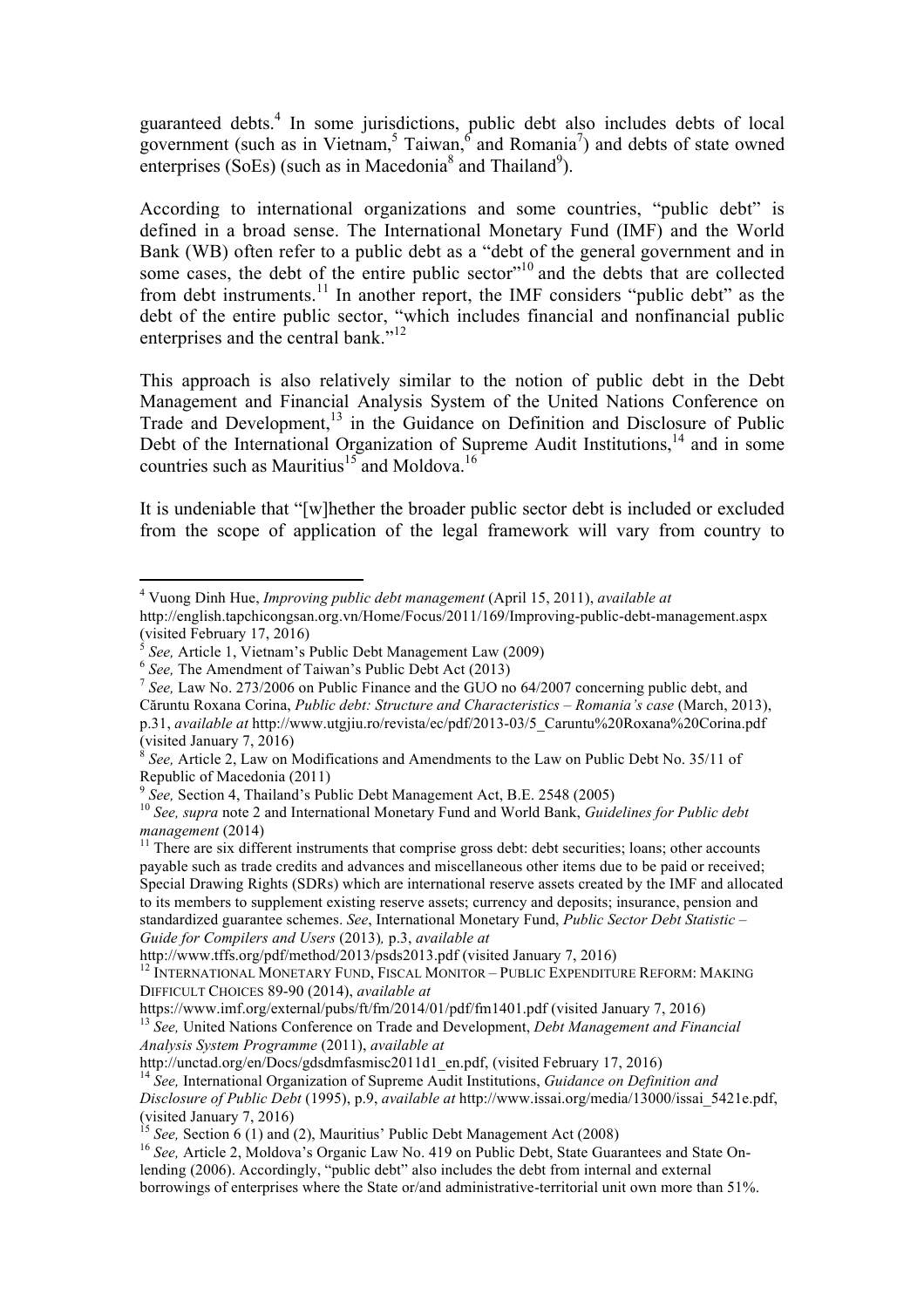country, depending on the nature of the political and institutional framework."<sup>17</sup> In fact, it is not necessarily obligatory for all members of the above international organizations to adhere to these definitions. These definitions are some guidelines on public debt statistics that help researchers, statistical experts, and users of statistical data to properly use data in accordance with their analytic purposes. IMF member countries are encouraged to collect, aggregate, and report on public debt data under the standard definition of IMF to create consistency among statistics, aggregation, and classification, and to allow for comparison of public debt data between countries.

# **1. The situation of PDM in Vietnam**

In fact, Vietnam's public debt has been increasing sharply for a long time, whereas PDM has only been a focus in recent years, marked by the promulgation of the Public Debt Management Law in 2009. In recent times, the state has issued many legal documents that are part of an important legal base regulating PDM activities. The situation of PDM can be described as follows:

First, all public debts have been paid fully and timely up to now, so Vietnam has not entered into insolvency yet. Public debt to GDP indicators are in line with the objective of the country's Strategy of Public Debt and External Debt in the 2011-2020 period.18 Based on the assessment of the IMF, the WB, and the Asian Development Bank, "Vietnam is at low risk of external debt distress… and total public debt are below vulnerability thresholds,"<sup>19</sup> contributing to the strengthening of the national credit rating and the reduction in the country's cost of capital mobilization. However, because the management of public debt may be affected by potential risks, such as interest risk and exchange rate risk, and increasing domestic debt may lead to some negative impacts on the economy, the PDM should be watched carefully.

Second, public debt has been mobilized in various forms and in diverse currencies meeting the need of the additional demand for development investment and the balance of state budget. Many infrastructure projects, poverty reduction programs, job creation projects, programs for environmental and social welfare improvement are financed by funds from public debt sources.20 However, the scale of the government bond market scale is still small, with Vietnam at only 14% of GDP and 63% of the bond market scale; therefore, it is difficult for the government to continue to increase the scale of domestic capital mobilization in the coming years.<sup>21</sup>

Third, the usage of public debts in Vietnam is not reasonable, timely, and efficient. The first reason for this is that "delays in the disbursement of investment capital from

<sup>&</sup>lt;sup>17</sup> *supra* note 2<br><sup>18</sup> MINISTRY OF FINANCE OF VIETNAM, BAO CAO CONG TAC HUY DONG VON, TINH HINH NO CONG, DINH HUONG VA GIAI PHAP BAO DAM AN TOAN NO CONG [Report on the Raising of Capital, Public Debt Situation, Orientation and Solutions for the Safety of Public Debt] (December 30, 2015) (on file with the author)

<sup>19</sup> Asian Development Bank, *Macroeconomic and Debt Sustainability Assessment*, p.1, *available at* http://www.adb.org/sites/default/files/linked-documents/47293-001-sd-04.pdf (visited January 17, 2016)

<sup>20</sup> *See, supra* note 18 <sup>21</sup> *Id.*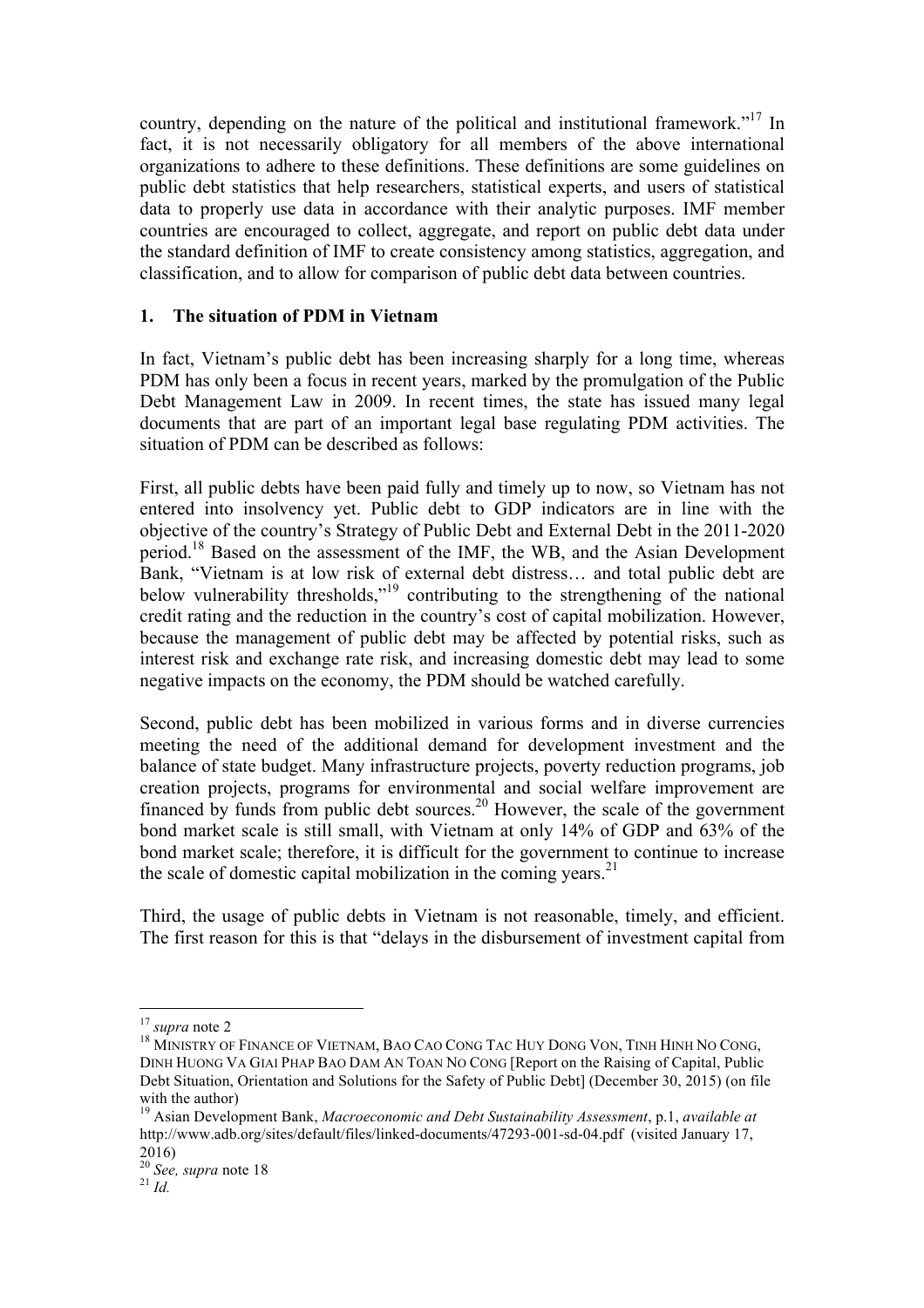the State budget and government bond funds take place quite often,"<sup>22</sup> especially in the progress of construction in infrastructure projects. This constraint, "together with a lack of financial discipline in public investment and in the operation of SoEs results in scattered investment, waste, loss of investment capital"23; therefore, it has "exposed Vietnam to numerous risks"<sup>24</sup> in PDM. The second reason is low investment efficiency demonstrated by the Incremental Capital to Output Ratio (ICOR) i.e., the additional capital required to increase one unit of output. The lesser the ICOR, the more efficient is the investment.<sup>25</sup> In Vietnam, for instance, the ICOR index surged to a high level (more than 8) in 2009 while investment as a whole was 42% of GDP and the growth rate just reached  $5\%$ .<sup>26</sup> This means that Vietnam needed to invest 8 units of capital to gain 1 unit of output.

Fourth, "Vietnam has just only paid attention to mandatory debt management, but not hidden debt management"<sup>27</sup>. Hidden debts are not the liabilities of the government to repay, but they depend on economic and social functions of the state. In fact, hidden debts are unstable, and because they are relatively difficult to estimate, then can create high potential risks for debt sustainability. One famous example of hidden debt in Vietnam is the case of Vietnam Ship Industry Group, a state economic group (hereinafter VINASHIN). "In 2005, Vietnamese government issued US\$750 bonds in the international financial market to finance VINASHIN. Moreover, VINASHIN still borrowed at least US\$600 millions from foreign banks. This company also got a huge amount of funds, especially credits from state banks, as it required. But, due to the bad management with many crazy investment projects and corruption, in June 2010, its total debt was at least… US\$4.6 billions, which were equal to 83% of its total assets."<sup>28</sup> When VINASHIN came into bankruptcy, the government had to pump a lot of money into it, leading to a huge burden on the state budget and a negative effect on the public debt sustainability of the country.

Fifth, the information and data on public debt in Vietnam have not been aggregated and publicized sufficiently. In fact, the MoF just publicized information and data on public debt in the Bulletin of Public Debt by the end of 2013. Therefore, it is difficult for the state and the people to supervise and effectively implement the management of public debt.

 <sup>22</sup> Central Institute for Economic Management, *Public investment, Public debt and State budget Sustainability* (2013), p.4, *available at*

http://www.vnep.org.vn/Upload/PUBLIC%20INVESTMENT.pdf (visited January 17, 2016)<br><sup>23</sup> *Id.* 24 *Id.* 25 *See*, MAI THU HIEN AND NGUYEN THI NHU NGUYET, TINH HINH NO CONG VA QUAN LY NO CONG O

VIET NAM, [The situation of public debt and public debt management in Vietnam] (July, 2011), p.3, *available at* http://www.cantholib.org.vn/Database/Content/2520.pdf (visited January 17, 2016) <sup>26</sup> *Id.*<br><sup>27</sup> *See, supra* note 22 at 5<br><sup>27</sup> *See, supra* note 22 at 5<br><sup>28</sup> Nguyen Nhu Binh, *The Recent Economic Situation of Vietnam and Investment Risks, A-2 CRR DIS.* 

P. S. 12 (2010), *available at* http://www.econ.shiga-

u.ac.jp/10/2/3/res.9/DPA2Binh201012change1220.pdf (visited January 17, 2016)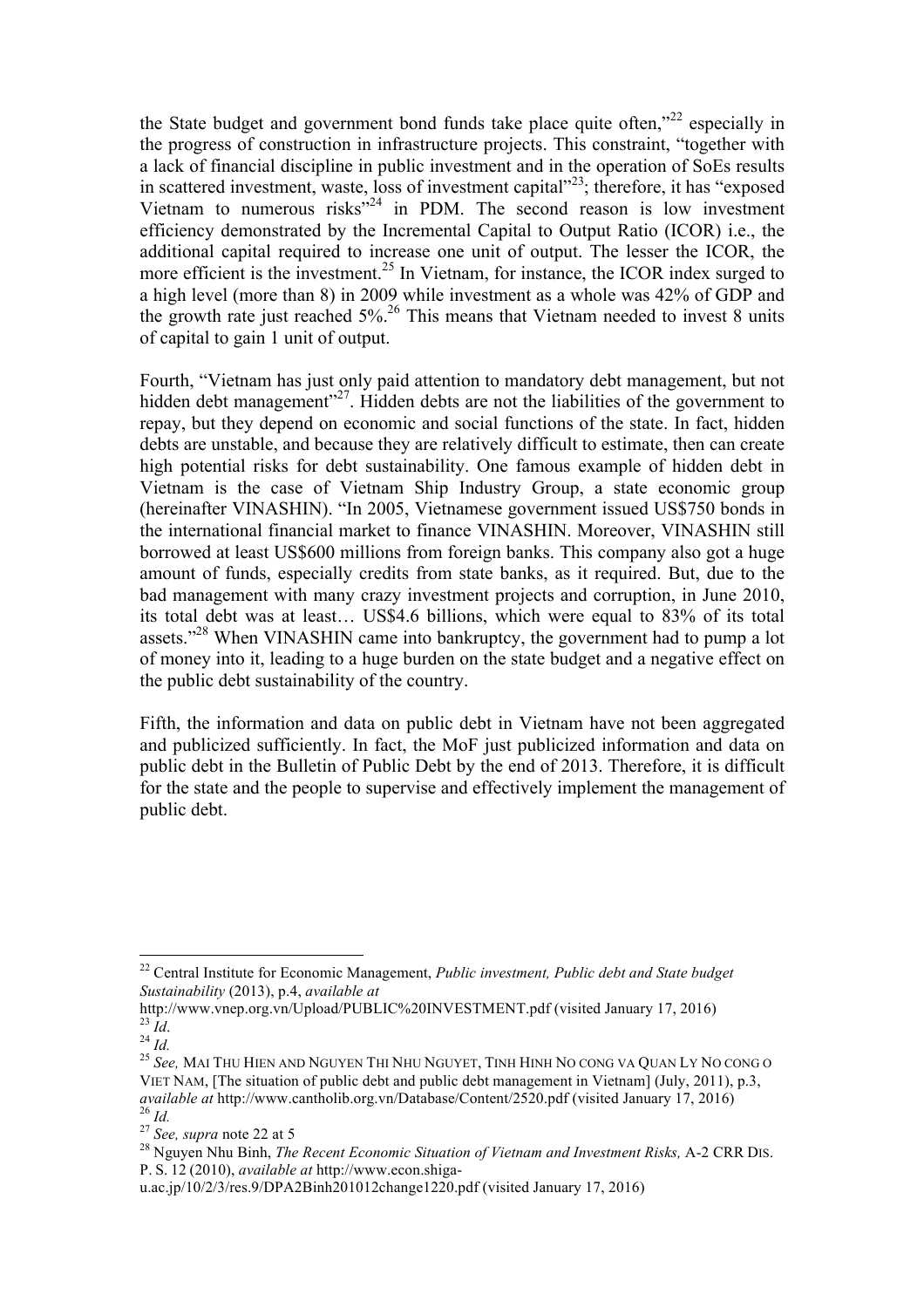#### **2. Shortcomings of current laws on PDM in Vietnam**

First, there is "the limited understanding of public debt, as a result, incorrect evaluation of Vietnam's public debt<sup>329</sup>. The scope of government debt does not include the debts of SoEs, extra-budgetary units/accounts, and social security funds such as Vietnam Bank for Social Policies and Vietnam Development Bank. This is not compatible with the IMF's suggestion on public debt<sup>30</sup> and the decisions on the establishment of Vietnam Bank for Social Policies and the Vietnam Development Bank. According to Decision No. 131/2002/QD-TTg, dated October 4, 2002, on the establishment of Vietnam Bank for Social Policies and Decision No. 108/2006/QD-TTg dated May 19, 2006, on the establishment of Vietnam Development Bank, these social security funds are set up in order to implement credit policies for social security and development investment but not for profit purposes. Accordingly, the payment capacity of the Vietnam Development Bank and the Vietnam Bank for Social Policies is guaranteed by the government and they are exempt from paying taxes and other state budget revenues. In fact, these loans are considered government debts because they are mobilized on behalf of the government in order to perform the tasks assigned by the government. Therefore, when the debts of Vietnam Development Bank and Vietnam Bank for Social Policies are not included in government debts, it will be impossible to get accurate information about Vietnam's public debt, making it difficult to control the public debt of the country. In addition, contingent debts, like the debts of SoEs, debts arising from the privatization of the state, and solving the problem of bankruptcy of credit institutions, the expenses for environmental remediation and recovering from natural disasters, etc. have not been noted, leading to high potential risks for public debt sustainability.

Second, Vietnam still lacks instruments to manage and handle with public debt risks, such as interest rate risk, exchange rate risk, etc., as well as the mechanisms and tools for controlling public debt risk. These shortcomings have negatively impacted on the sustainability of public debt and the effectiveness of the management of public debt.

Third, the publicity of public debt via a MoF bulletin has not been regulated in detail by the law. Therefore, much important information on public debt, such as information on local administration debts, contingent debts, and the use and repayment of all kinds of public debt, has not been mentioned in the public debt bulletin. As a consequence, the reduced transparency of public debt could reduce the effectiveness of the management of pubic debt and the mechanism for early warnings. In the meantime, it would let international entities and foreign countries continue to calculate the data on the public debt of Vietnam in their own ways, causing inconsistency of Vietnam's public debt information and reduction of the national credit rating and preventing the international economic integration of the country.

 <sup>29</sup> Phan The Cong and Chu Thi Hao, *Vietnam's public debt management today and some resolution*, 7 SOCIAL SCIENCES INFORMATION REVIEW 3, p.36 (September, 2013), *available at*

<sup>&</sup>lt;sup>30</sup> See, Vietnam Institute for Economic and Policy Research (VEPR), *Characteristics of Vietnamese Public Debt* (December 11, 2015), p.1-2, *available at*

http://vepr.org.vn/upload/533/20160218/PD%2003%20-%20Eng%20-%20Final.pdf (visited January 7, 2016)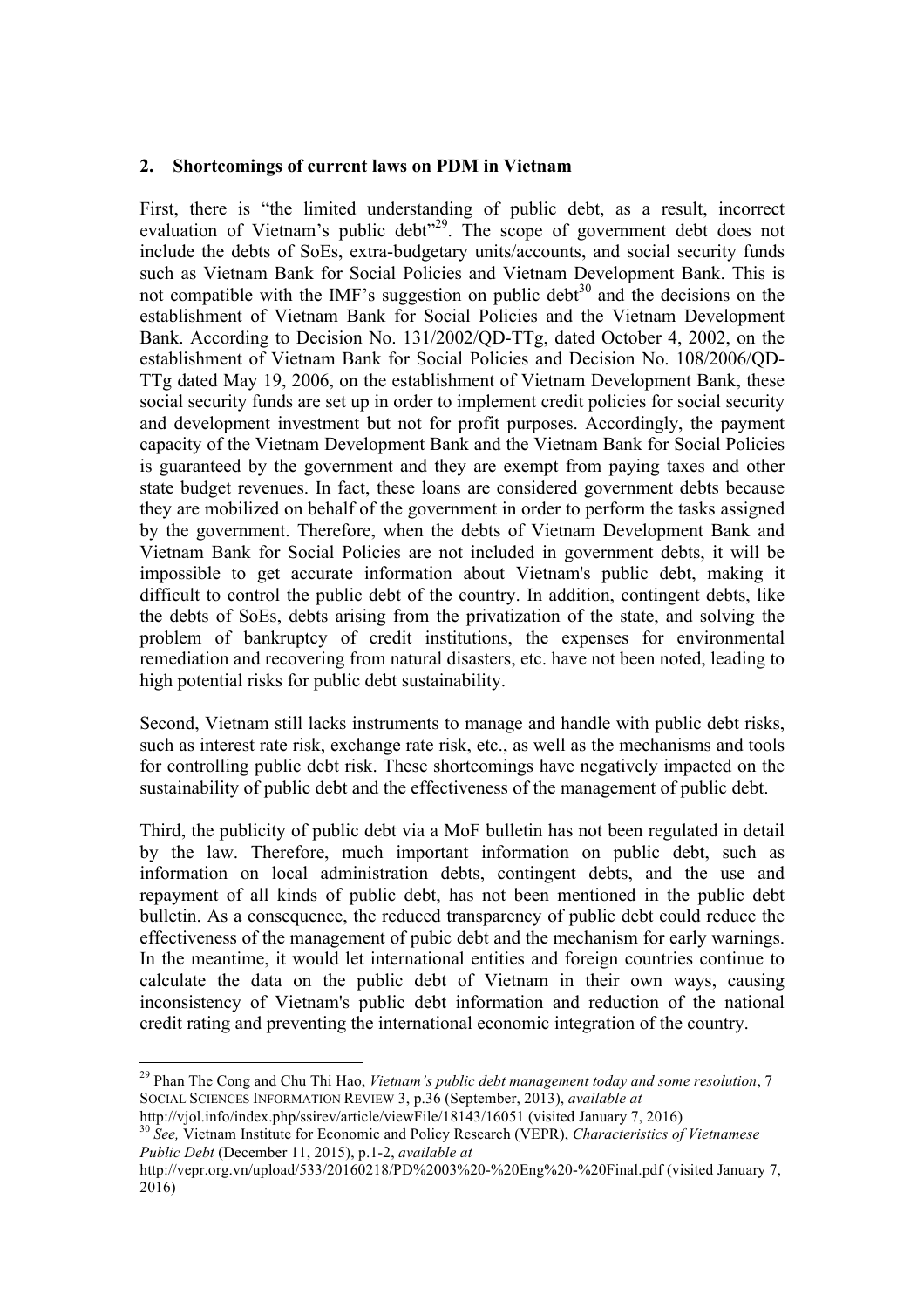Fourth, the law regulates the audit of programs and projects using loans from public debt but does not specifically stipulate the tasks and responsibilities of auditors in the management of public debt. The pending regulations on these issues can lead to unclear and inaccurate data on public debt, abuse of the debt management agency, and serious affects to national financial security.

Fifth, there is no regulation on sanctions for non-compliance of debt managers, leading to confusion or delay in publicizing data on public debt or the abuse of power of competent authorities, reducing of the effectiveness in the law implementation.

#### **3. Suggestions of international organizations**

In order to provide guidance for countries to review and improve their legal frameworks for the management of public debt, the IMF and the WB designed a comprehensive set of the following benchmarks for a PDM legal framework.

First, the legal framework for PDM in a jurisdiction should define explicitly the scope of public debt, which "has implications for the types of public institutions and instruments that are governed by the requirements of the PDM legal framework."<sup>31</sup> Accordingly, the scope of public debt "reflects the public institutions whose debt liabilities are subject to the requirements of the PDM legal framework."32 In addition, the scope of public debt should "cover all debt instruments"<sup>33</sup> representing debt obligations of public institutions according to the law and "encompass the main financial obligations over which the central government exercises control, including both marketable and non-marketable debt."<sup>34</sup> Moreover, the concept of debt may include guarantees and other hidden obligations to ensure that they are subject to the same safeguards.<sup>35</sup> However, from a statistical perspective, "specific contingent liabilities are not required to be included in the complication of debt, but reported as a memo item in the public sector debt statistics."<sup>36</sup>

Second, "a key component of the legal framework is the mandate to borrow."<sup>37</sup> The framework for PDM should clarify the authority and capacity to conduct debt management operations "and to subject such activities to clear governance and transparency safeguards typically applicable to Government borrowing, to the extent applicable."<sup>38</sup> Meanwhile, the authority to repay debt, related costs, and expenses also need to be provided in the law.<sup>39</sup>

Third, the law should clarify the types of debt instruments that may be considered as the hidden obligations of the government, legal authority to create government's hidden obligations, and circumstances under which implicit hidden obligations may become actual obligations. In addition, provisions requiring the risk assessment, risk

<sup>&</sup>lt;sup>31</sup> supra note 2<br>
<sup>32</sup> Id.<br>
<sup>33</sup> Id.<br>
<sup>34</sup> International Monetary Fund and World Bank, *The Guidelines on Public Debt Management* (2014)<br>
<sup>35</sup> *See, supra* note 2 at 13<br>
<sup>36</sup> Id.<br>
<sup>37</sup> Id.<br>
<sup>37</sup> Id.<br>
<sup>38</sup> Id., at 19<br>
<sup>39</sup>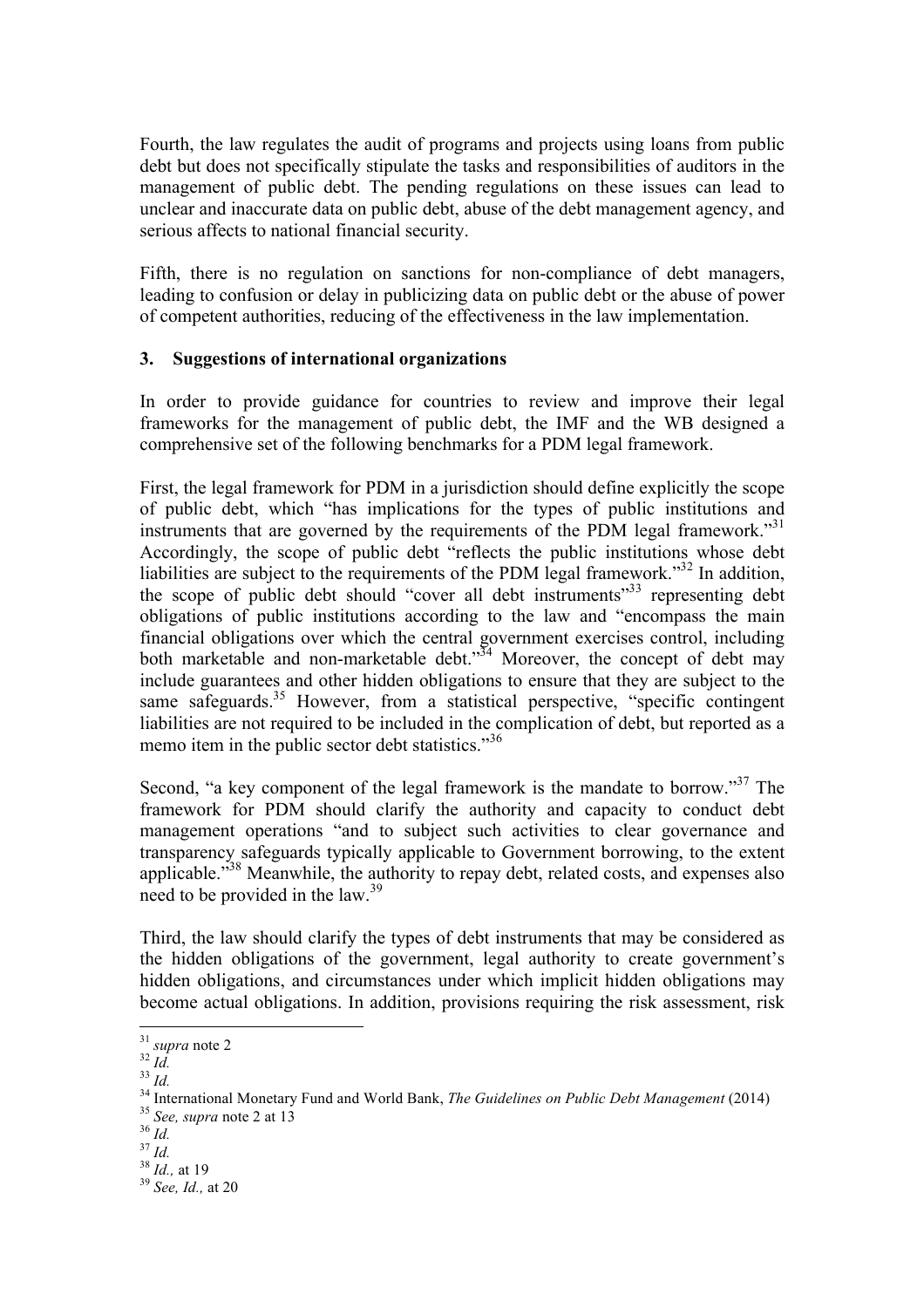management, and reporting responsibility should be clarified in the law to mitigate potential risks from contingent liabilities.<sup>40</sup>

Fourth, transparency is "a key tool for promoting fiscal accountability and responsibility<sup>341</sup>; therefore, the transparency framework should include the following requirements: (i) publication of public debt information on the official website of the PDM agency, and local newspapers; (ii) publication of borrowing plan and the expenditure and revenue of the state budget; (iii) the disclosure of the composition of public debts, currencies, maturity profiles and interest rate structure, and loans owned by the government; (iv) periodic publication of debts of local administration and other public sector entities; and (v) annual report to the National Assembly on the effectiveness of the management of public debt.<sup>42</sup>

Fifth, enforcement mechanisms (often including reporting and sanctions) should be stipulated by the legal framework. Sanctions for non-compliance of managers "could be personal or institutional, and civil or criminal."<sup>43</sup> Civil sanctions for the violation of the law may "include court action to recover payments received under any noncompliant debt transaction<sup>"44</sup> while criminal sanctions may "involve fines and prison"  $terms<sup>1</sup>$ <sup>,45</sup>

# **4. Experience of China**

From shortcomings in the legal framework on PDM, it is believed that the situation of public debt in China recently has no longer been sustainable.<sup>46</sup>

First, PDM in China has never been regulated by law other than certain regulations under the Law on State Budget in 1994. This caused the ineffectiveness in PDM in China.

Second, according to the State Budget Law, public debt does not include SoEs' debts and local government's debt (direct borrowing or by guarantors). In addition, a local government could not borrow public debt but it could establish a company to obtain nominal debt. These companies operated under different forms; a few companies are due to direct local government management while others are in the form of joint ventures.<sup>47</sup> This could result in an increase of contingent liabilities for the entire country.

Third, regarding competent authority of PDM, China' PDM system "involves close cooperation between several different government agencies and between departments

 <sup>40</sup> *Id.* <sup>41</sup> *Id.* <sup>42</sup> *See, Id.* <sup>43</sup> *Id.* <sup>44</sup> *Id.* <sup>45</sup> *Id.* <sup>46</sup> *See,* Szu Ping Chan, *China's debt explosion threatens financial stability, Fitch warns* (April 4, 2016), available at http://www.telegraph.co.uk/business/2016/04/06/chinas-debt-explosion-threatens-financialstability-fitch-warns/ (visited May 27, 2016) <sup>47</sup> *See,* National Audit Office of the People' Republic of China, *The Positive Role of Audit in Public* 

*Debt Management in China* (June 23, 2015), *available at*

http://www.audit.gov.cn/en/n746/n753/c66608/content.html (visited June 27, 2016)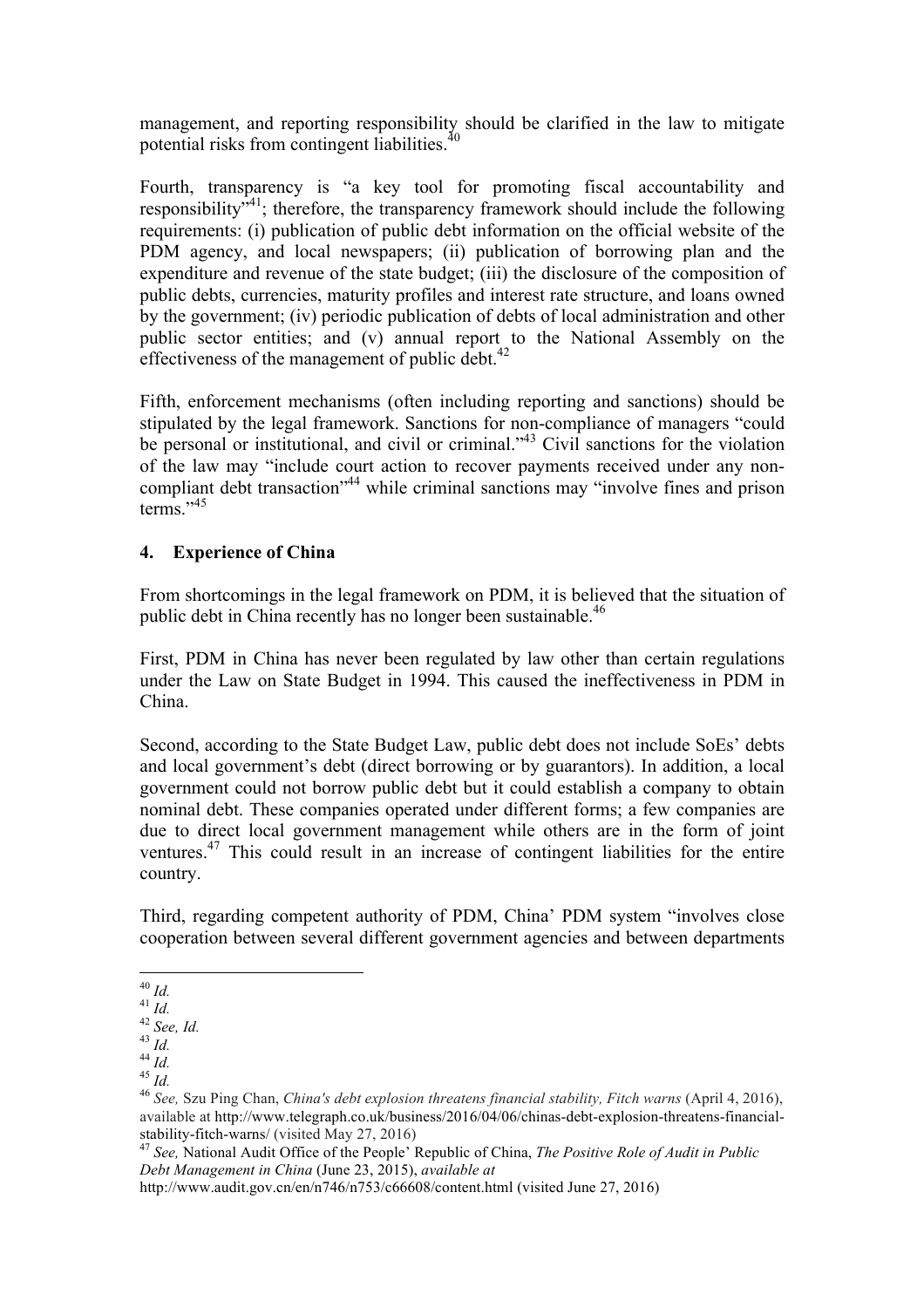within those agencies."<sup>48</sup> Within the scope of the management of public debt, National Development and Reform Commission will make plans; the MoF is responsible for controlling fiscal policy and day-to-day financial issues; the People's Bank is responsible for monetary policy. The division of responsibilities between departments and agencies may lead to difficulties in communication and cooperation in the management of public debt.<sup>49</sup>

Fourth, China especially paid attention to the management of public debt structure through setting up and developing the strategy of the management based on government bonds market in order to minimize borrowing costs and gradually increase debt maturity.<sup>50</sup>

Fifth, public debt information is publicized in many ways: the central government's debt and provisions relating to PDM are publicized on the MoF website; the National Debt Association of China provides data on the issuance of debt the central government debt and local debt on its website; the National Debt Association also publishes annual reports on China's debt market and the Government's debt and financial market. However, the publicity and transparency of public debt information is still limited (the proper information on China's public debt was first published in June  $2011$ ).<sup>51</sup>

# **5. Suggestions for improving the legal framework for PDM in Vietnam**

To meet the requirements of debt management in areas of effectiveness, publicity, transparency in the context of international economic integration, and maintenance of security for national finance, it is imperative for Vietnam to improve the legal framework for PDM.

# *6.1. Improving regulation on the scope of public debt*

To ensure that the amoung of public debt is calculated accurately and adequately and to ensure the consistent data on public debt in seen by Vietnam, international organizations, and foreign countries, the law on PDM should be adjusted to include all kinds of public debt and take contingent debts of the country under the consideration.

First, the debts of extra-budgetary units/accounts and social security funds, like the Vietnam Bank for Social Policies and the Vietnam Development Bank, should be included in the scope of public debt. This suggestion is not only compatible with international standards but also in accordance with the decisions on the establishment of the Vietnam Bank for Social Policies and the Vietnam Development Bank.

 <sup>48</sup> World Bank, *Subnational Debt Management and Restructuring – Lessons from international experience* (October 22, 2015), p.13, *available at* http://www-

wds.worldbank.org/external/default/WDSContentServer/WDSP/IB/2016/01/13/090224b08405b94f/2\_<br>0/Rendered/PDF/Subnational0de0rnational0experience.pdf (visited May 27, 2016)

<sup>0/</sup>Rendered Prisite Christianal Cornational<br><sup>49</sup> *Id.* 50 *See, VIETNAM'S MINISTRY OF FINANCE, BAO CAO KINH NGHIEM VE TO CHUC VÀ QUAN LY NO* CONG O MOT SO NUOC CHAU A VA ASEAN [Report on Experience on organization and management of public debt in some Asian and ASEAN countries] (September, 2012), p.9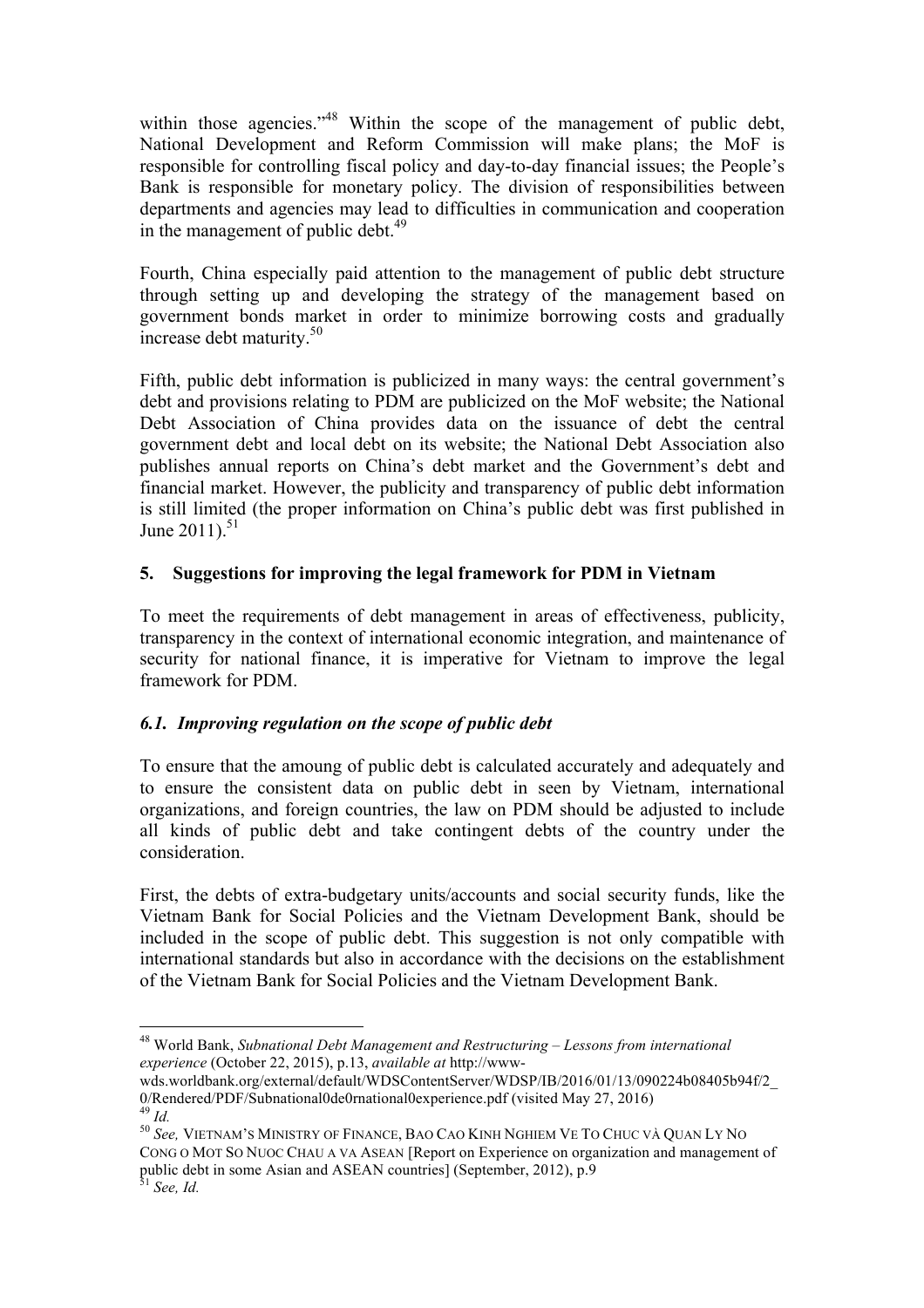Concerning a SoE's debt, putting all debts of SoEs into public debt is still a controversial opinion because: (i) a state company should be responsible for its debts and the government does not intervene in repayment capacity of state companies, except in government-guaranteed debts; (ii) it is unknown when SoEs will become bankrupt, causing the government to turn corporate debt obligations into the government's liability to rescue the SoEs; (iii) not all SoEs operate inefficiently or create debt burden for the state budget. In fact, there are still many SoEs that operate effectively and make a positive contribution to the annual budget and the economy. Therefore, if the law does not include SoE's debt into the structure of public debt, the SoE's debts still need to be calculated, analyzed, and reported along with other public debts.

Regarding other contingent debts like debts arising from the privatization of the state and solving the problem of bankruptcy of credit institutions, expenses for environmental remediation and recovering from natural disasters also must be considered like public debts because of their high potential risks for national financial security.

# *6.2. Supplementing regulations on debt instruments and risk control*

To strengthen the capacity of monitoring and management public debt, it is necessary to supplement the system of monitoring indicators of debt safety, such as debt limits on debt mobilization and debt repayment. These indicators and limits can be divided by type of debt and presented in both nominal values and in percentage. In addition, it is important to provide reasonable limits. If they are too low, they can hinder the government in implementing necessary reactions during a crisis because the adjustment or approval of new regulations takes a lot of time. In contrast, if the limit is set at too high a level, they are ineffective.

Concerning controlling risks of public debt, the law should stipulate (i) the provisions on the principle of risk controlling and risk handling and the authority and responsibility of the relevant authorities and (ii) tools for handling financial risks of public debt.

# *6.3. Improving regulations on publicizing information on public debt*

In recent times, information disclosure and data transparency on public debt have become key reforming priorities in many countries. To ensure the transparency on public debt and to strengthen the effectiveness of PDM, the law should regulate specifically the data on all kinds of public debt (including data on local administration debts, contingent debts, the use and repayment of all kinds of public debt) in the public debt bulletin and other means of publicizing information on public debt.

#### *6.4. Complementing regulations on the audit of public debt*

To create the legal basis for auditors to take part in the management of public debt, the law should regulate clearly the audit tasks and responsibilities of auditors. Auditors are responsible for examining and certifying the data of all kinds of public debt and debt indicators, clarifying the purpose of using debts, evaluating the effectiveness of the using debts, examining the debt payment, and defining the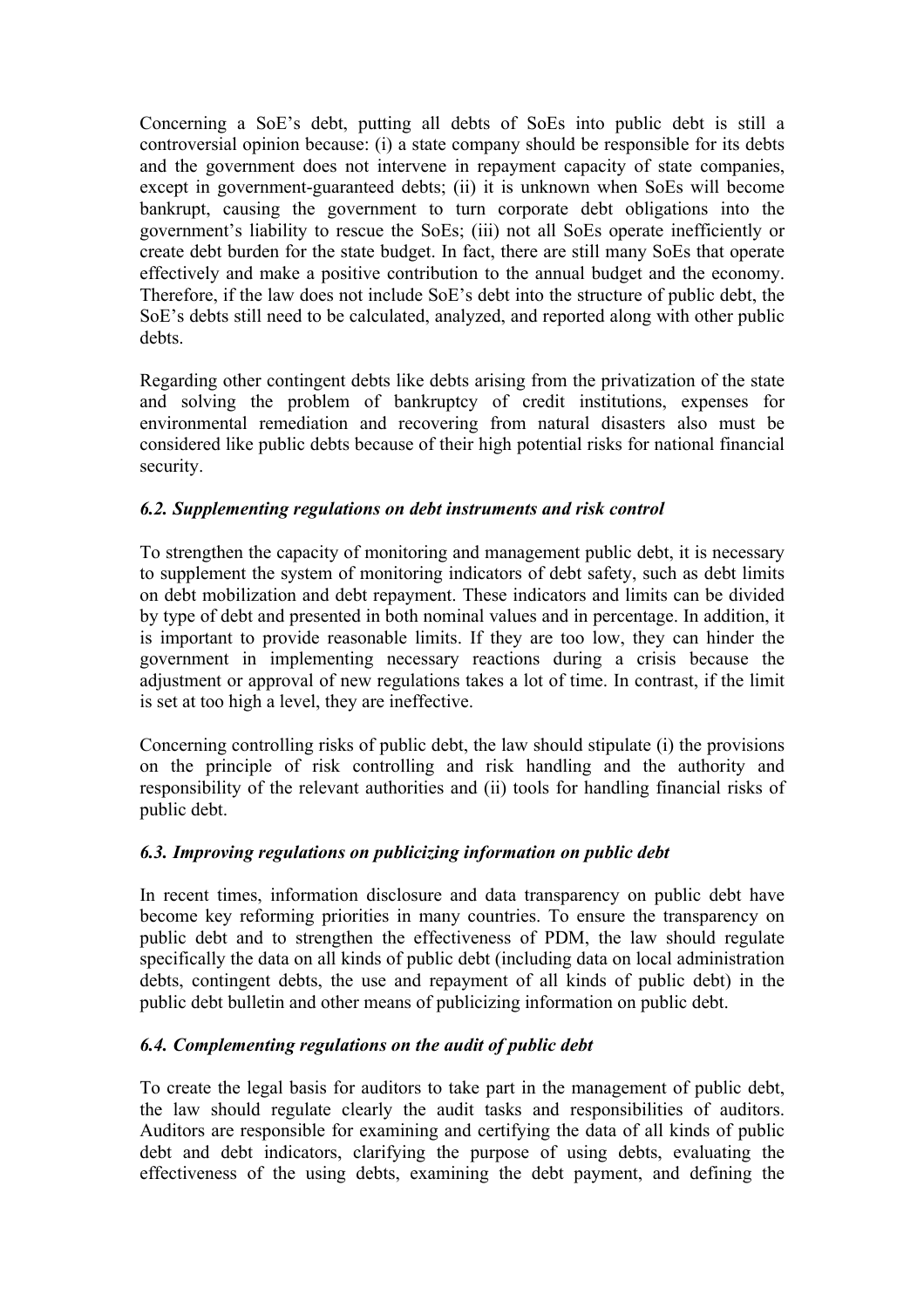security and sustainability of public debt. Due to the different demands in the management of each kind of debt and the difference in loan users, the audit of public debt should be conducted regularly and annually.

#### *6.5. Complementing sanctions for non-compliance*

To secure the effectiveness of the management of public debt, the law should regulate an enforcement mechanism by imposing sanctions for non-compliance of managers. The sanctions would recover payments received under any non-compliant debt transaction or related to fines and other punishment forms that would be imposed for individual or agencies.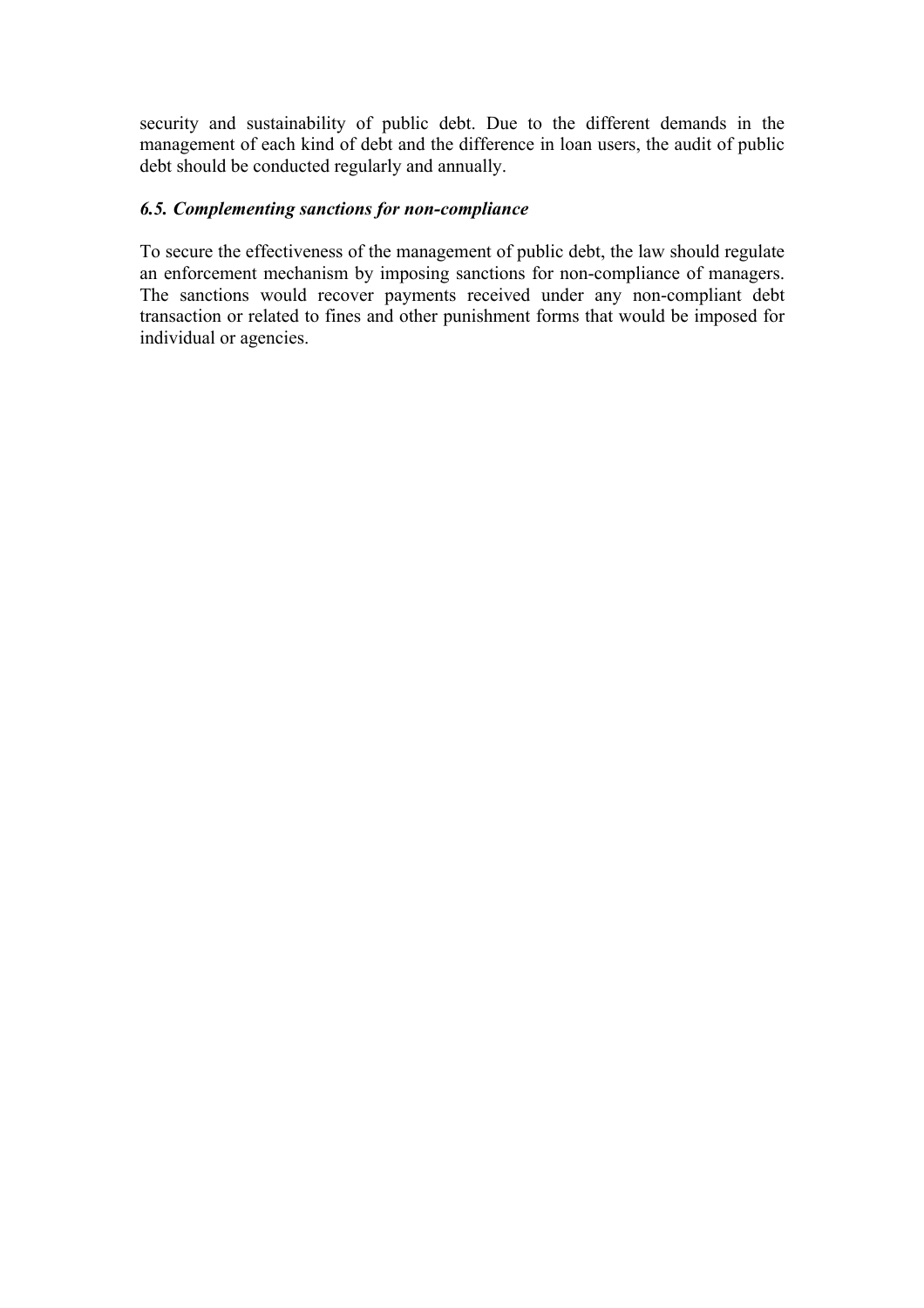#### **Bibliography**

The Amendment of Taiwan's Public Debt Act (2013).

Rumania's Law No. 273/2006 on Public Finance (2006).

The Amendment of the Law on Public Debt No. 35/11 of Republic of Macedonia (2011).

Thailand's Public Debt Management Act, B.E. 2548 (2005).

Mauritius' Public Debt Management Act (2008).

Moldova's Law No. 419 on Public Debt, State Guarantees and State On-lending (2006).

Vietnam's Public Debt Management Law (2009).

INTERNATIONAL MONETARY FUND, FISCAL MONITOR – PUBLIC EXPENDITURE REFORM: MAKING DIFFICULT CHOICES (Washington, D.C., 2013).

INTERNATIONAL MONETARY FUND AND WORLD BANK, PUBLIC SECTOR DEBT STATISTIC – GUIDE FOR COMPILERS AND USERS (Washington, D.C., 2013).

Awadzi, E. A. (2015). *Designing legal frameworks for Public debt management*, IMF Working Paper No. 15/147.

Mai, T. H., and Nguyen, T. N. N. (2011). 'Tinh Hinh No cong va Quan Ly No cong o Viet Nam', [The situation of public debt and public debt management in Vietnam], BANKING JOURNAL, No. 14.

Nguyen, N. B. (2010). *The Recent Economic Situation of Vietnam and Investment Risks*, CRR DISCUSSION PAPER SERIES, No. A-2.

Phan, T. C., and Chu, T. H. (2013). *Vietnam's public debt management today and some resolution*, SOCIAL SCIENCES INFORMATION REView No. 7.

Asian Development Bank, *Macroeconomic and Debt Sustainability Assessment.*

Central Institute for Economic Management. (2013). *Public investment, Public debt and State budget Sustainability.*

Chan, S. P. (2016). *China's debt explosion threatens financial stability,* Fitch warns.

Hong H.N.N. (2013). *Thuc trang no cong va quan ly no cong o Viet Nam* [Status of Public Debt and Public Debt Management in Vietnam]

Hue, V. D. (2011). *Improving public debt management.*